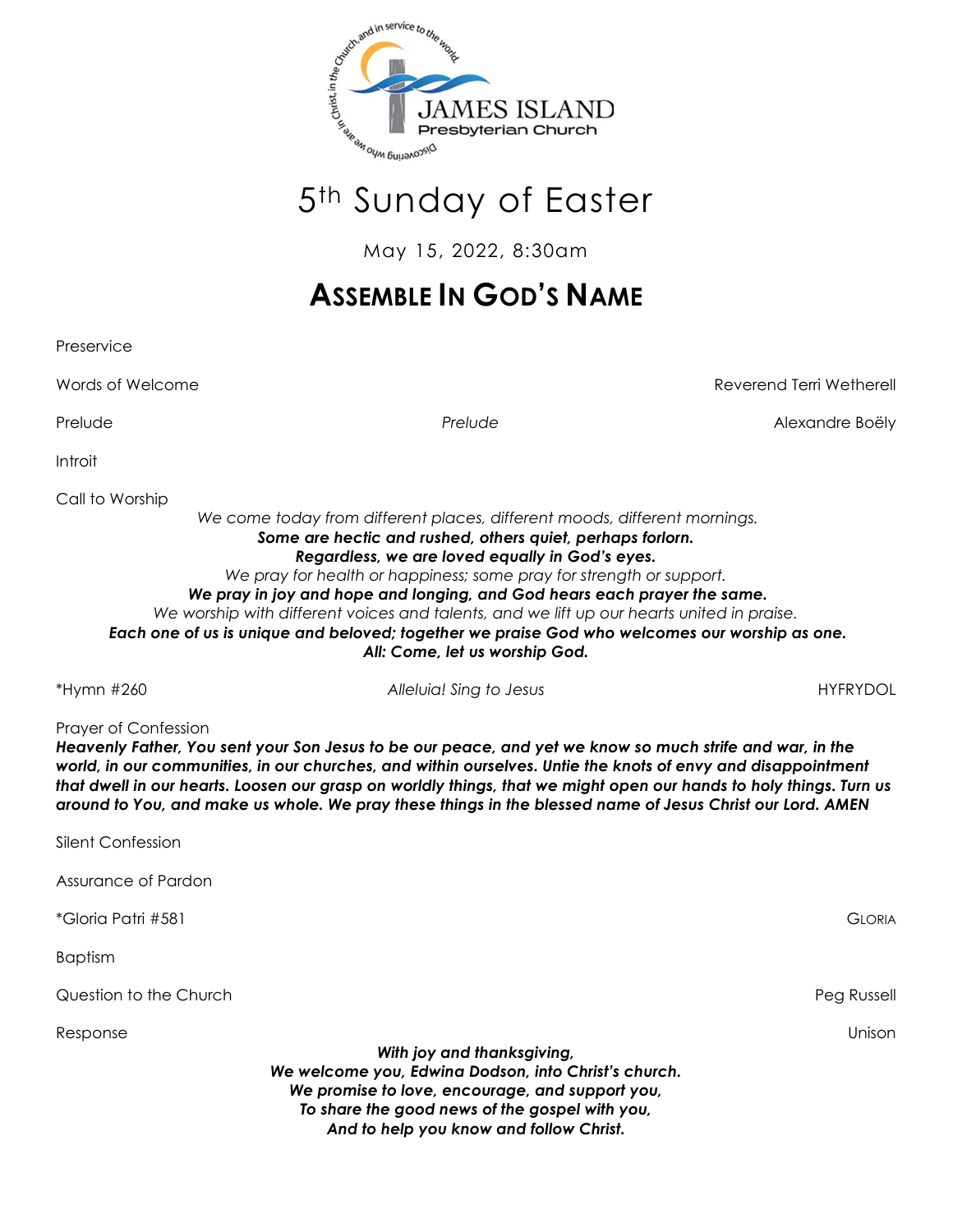PLEASE SIGN THE BAPTISM CARD IN THE FRIENDSHIP REGISTER AND PASS IT TO YOUR NEIGHBOR TO SIGN AS WELL.

 **Edwina Helene Dodson** Born on June 11, 2021 DAUGHTER OF LEWIS & JESSICA DODSON

## **HEAR GOD'S WORD**

\*Old Testament Lesson (OT pg. 554) Psalm 103:1-5

Anthem *They'll Know We Are Christians* arr. Lloyd Larson

Children's Time Peg Russell

\*New Testament Lesson (NT pg. 118) Acts 1:1-11

Sermon *OUTWARD, UPWARD, AND FORWARD* Reverend Marc Coker

## **RESPOND TO GOD'S GRACE**

\*Hymn #462 *I Love to Tell the Story* HANKEY

Affirmation of Faith Apostles' Creed Apostles' Creed Apostles' Creed

**I believe in God the Father Almighty, Maker of heaven and earth. And in Jesus Christ His only Son our Lord; who was conceived by the Holy Ghost, born of the Virgin Mary, suffered under Pontius Pilate, was crucified, dead, and buried; He descended into hell; the third day He rose again from the dead; He ascended into heaven, and sitteth at the right hand of God the Father Almighty. From thence He shall come to judge the quick and the dead. I believe in the Holy Ghost; the holy catholic church; the communion of saints; the forgiveness of sins; the resurrection of the body; and the life everlasting. Amen.**

Pastoral Prayer Lord's Prayer *Our Father, who art in heaven, hallowed be Thy name, Thy kingdom come, Thy will be done, on earth as it is in heaven. Give us this day our daily bread, and forgive us our debts as we forgive our debtors, and lead us not into temptation but deliver us from evil, for Thine is the kingdom, the power, and the glory forever. Amen.*

| Offertory               | For the Beauty of the Earth | Conrad Kocher<br>arr. Hugh Knight |  |  |  |
|-------------------------|-----------------------------|-----------------------------------|--|--|--|
| *Doxology #606          |                             | OLD HUNDREDTH                     |  |  |  |
| Prayer of Thanksgiving  |                             |                                   |  |  |  |
| <b>GO IN GOD'S NAME</b> |                             |                                   |  |  |  |
| *Hymn #295              | Go to the World!            | SINE NOMINE                       |  |  |  |

\*Postlude *March* John Marsh

\*Benediction

\*Response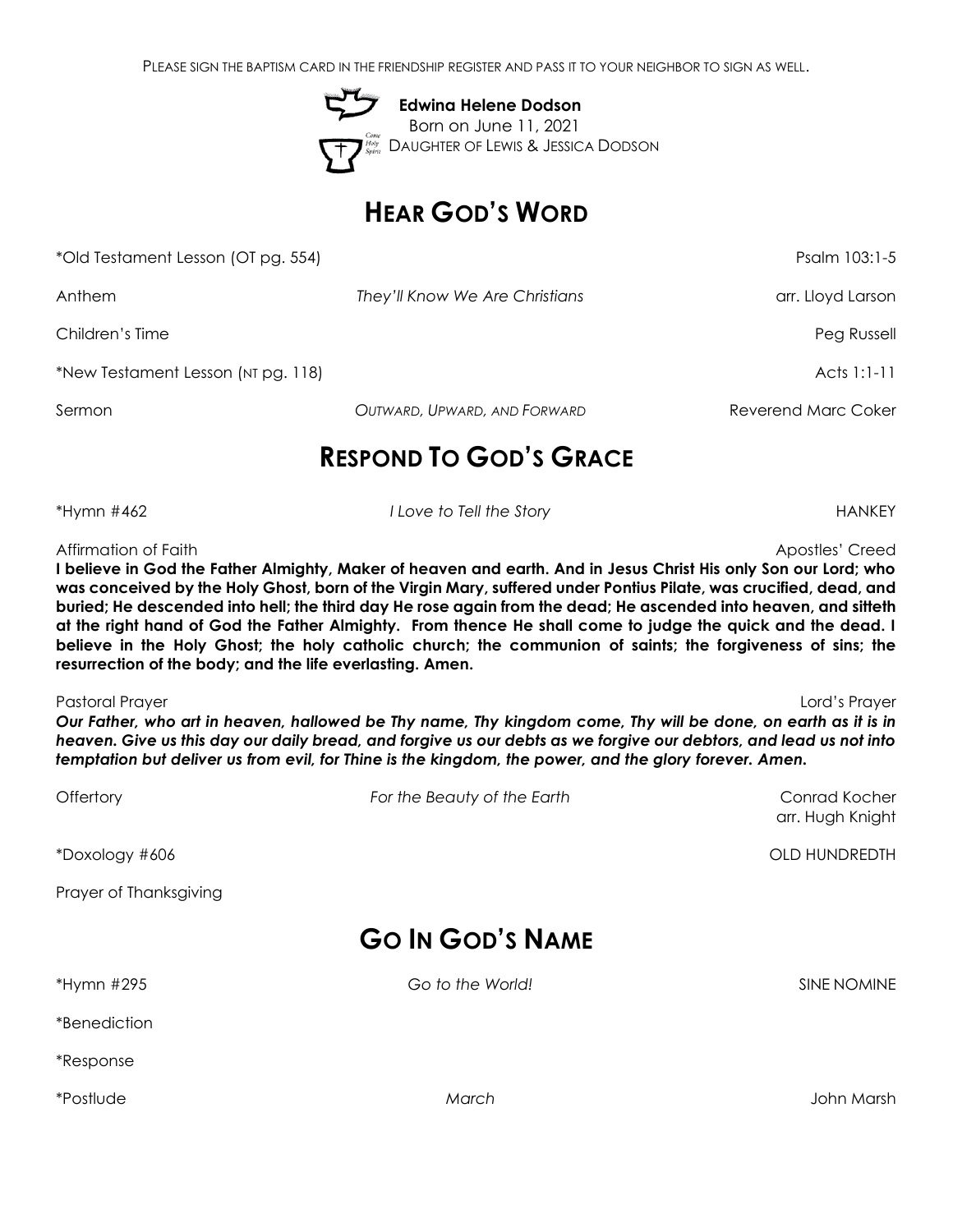## **WEEKLY CALENDAR OF EVENTS**

| Sun, May 15          |                     | <b>ONLINE WORSHIP AVAILABLE</b>                      | Sat, May 21 | 8:00am                          | 3rd Saturday Habitat Build   |
|----------------------|---------------------|------------------------------------------------------|-------------|---------------------------------|------------------------------|
|                      | 8:30am              | Worship                                              |             |                                 | on Wadmalaw                  |
|                      | $9:30$ am           | Coffee Fellowship                                    |             | 1:00 <sub>pm</sub>              | 3rd Saturday Habitat Build   |
|                      | 10:00am             | Sunday School                                        |             |                                 | in Ravenel                   |
|                      | 11:00am             | Worship                                              |             |                                 |                              |
|                      | 5:00 <sub>pm</sub>  | Kids' Kirk & Youth Group                             | Sun, May 22 | <b>ONLINE WORSHIP AVAILABLE</b> |                              |
|                      | 10:30am             | Women's Bible Study                                  |             | <b>PROMOTION SUNDAY</b>         |                              |
| Mon, May 16          |                     |                                                      |             | <b>GRADUATION RECOGNITION</b>   |                              |
| Tues, May 17         | 6:00 <sub>pm</sub>  |                                                      |             | 8:30am                          | Worship                      |
|                      |                     | Session Meeting                                      |             | $9:30$ am                       | Coffee Fellowship            |
| Wed, May 18          | $6:15$ pm<br>7:30pm | <b>Adult Bells</b><br><b>Chancel Choir Rehearsal</b> |             |                                 | Worship & Music              |
|                      |                     |                                                      |             | $10:00$ am                      | Sunday School                |
|                      |                     |                                                      |             | $11:00$ am                      | Worship                      |
|                      |                     |                                                      |             | 12:00pm                         | <b>Confirmation Planning</b> |
| Thurs, May 19 3:00pm |                     | <b>Book Club</b>                                     |             | 4:00 <sub>pm</sub>              | <b>CROSS Meeting</b>         |
|                      |                     |                                                      |             | 5:00pm                          | Youth & Children             |
|                      |                     |                                                      |             |                                 | Pizza Party                  |

## **NURTURE**

**CLASS OF 2022, WE NEED TO CELEBRATE YOU!** Please email [office@jamesislandpc.org](mailto:office@jamesislandpc.org) your graduate's name and the school/program they are graduating from this year. We will recognize all graduates next Sunday during worship.

**DISCIPLES ADULT SUNDAY SCHOOL CLASS** will be starting the Book of Exodus this week. We will meet in the café during the Sunday School hour. All are welcome to join us! Contact Nancy or Kenny Tassin for questions.

**ATTENTION ALL CROSS PARTICIPANTS:** There is a mandatory meeting, next Sunday, May 22 at 4pm, for all youth and chaperones participating in the 2022 CROSS Mission Trip. Please contact Allison Hubbard if you need to schedule a makeup meeting.

**OH THE PLACES YOU GO** will be going to the Brad Moranz Production *AMERICAN JUKEBOX-THE HITS OF THE 60'S, 70'S AND 80'S!* on Saturday, July 9 at 2pm. We will go out to dinner after the show. Tickets are \$43.00 and dinner on your own. Please sign up by May 16. Contact Nancy Tassin if have questions.

**OH THE PLACES YOU'LL GO** On August 6 at 12:30pm, we will go to the *Beyond Van Gogh*, a rich and unique multimedia experience, taking the viewer on a journey through over 300 iconic artworks. Tickets are \$47.00. Please sign up and pay at the church office. Please do not put payment in the offering plate. Deadline for sign-ups is May 30. Contact Nancy Tassin if you have questions.

**BOOK CLUB** Please join the JIPC Book Club on May 19 at 3pm in the library to discuss the book Hamnet by Maggie O'Farrell. The June book selection is Blind Sight by Carol O'Connell. Contact Nancy Tassin for questions.

**HIGHER WAYS WELLNESS- REVELATION WELLNESS® CLASSES:** The 8-week session, "Instead" continues through May 18, Mondays in person at JIPC 6:30pm and Wednesdays virtually at 6:30pm. Sign up at www.onpodio.com/higherways. Contact Emily Oswald for more information: emilywoz@comcast.net



I

*New to James Island Presbyterian Church?* We'd like to say hello. Please Scan the QR code.

### **Nursery**

Is located in the gym building, is available for children 3 and under. Extended Care is available for children ages 4 – 1st grade immediately following Children's Time. Children will be escorted to the gym building for supervised care during the remainder of worship.